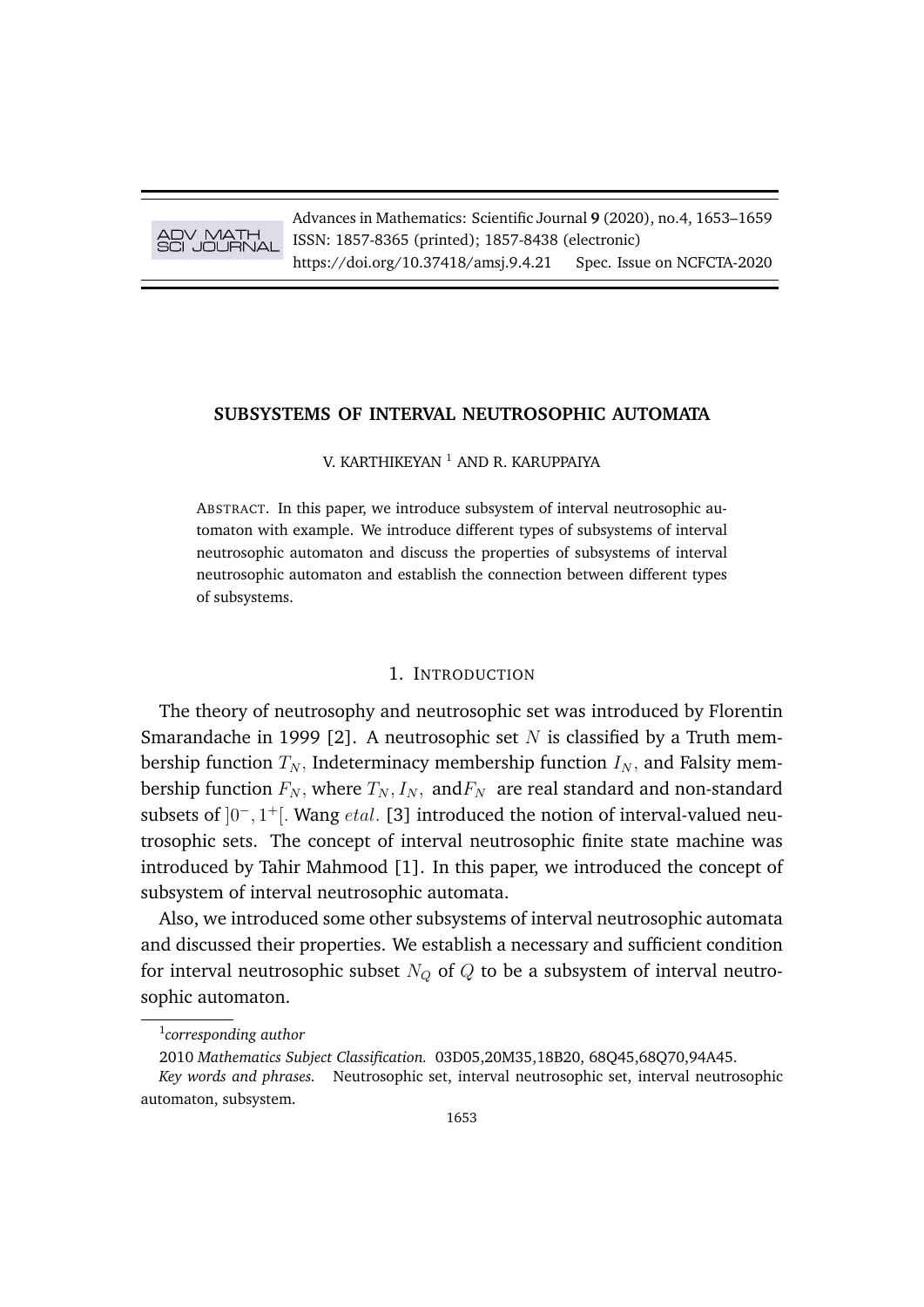#### 1654 V. KARTHIKEYAN AND R. KARUPPAIYA

#### 2. PRELIMINARIES

**Definition 2.1.** *[2] Let* U *be the universe of discourse. A neutrosophic set (NS)* N *in U is*  $N = \{ (x, (T_N(x), I_N(x), F_N(x))) \}, x \in U, T_A, I_A, F_A \in ]0^-, 1^+] \}$  and with  $\Delta t$ he condition  $0^- \leq \sup T_N(x) + \sup I_N(x) + \sup F_N(x) \leq 3^+.$  We need to take the *interval* [0, 1] *for technical applications instead of* ]0<sup>−</sup>, 1 <sup>+</sup>[.

**Definition 2.2.** *[3] Let* U *be a universal set. An interval neutrosophic set (*INS *for short) is of the form*

$$
N = \{ \langle \alpha_N(x), \beta_N(x), \gamma_N(x) \rangle \mid x \in U \} = \{ \langle x, [\inf \alpha_N(x), \sup \alpha_N(x)],
$$
  
[inf  $\beta_N(x), \sup \beta_N(x) \mid$ , [inf  $\gamma_N(x), \sup \gamma_N(x) \mid$   $|x \in U \},$ 

*where*  $\alpha_N(x)$ ,  $\beta_N(x)$ , and  $\gamma_N(x) \subseteq [0, 1]$  and the condition that

$$
0 \le \sup \alpha_N(x) + \sup \beta_N(x) + \sup \gamma_N(x) \le 3.
$$

## 3. INTERVAL NEUTROSOPHIC AUTOMATA

**Definition 3.1.** *[1]*  $M = (Q, \Sigma, N)$  *is called interval neutrosophic automaton* (INAforshort), *where* Q *and* Σ *are non-empty finite sets called the set of states and input symbols respectively, and*  $N = {\alpha_N(x), \beta_N(x), \gamma_N(x)}$  *is an INS in*  $Q \times \Sigma \times Q$ . The set of all words of finite length of  $\Sigma$  is denoted by  $\Sigma^*$ . The empty  $w$ ord is denoted by  $\epsilon$ , and the length of each  $x\in \Sigma^*$  is denoted by  $|x|.$ 

**Definition 3.2.** [1]  $M = (Q, \Sigma, N)$  *be an INA. Define an INS*  $N^* = \{\langle \alpha_{N^*}(x), \beta_{N^*}(x), \gamma_{N^*}(x) \rangle\}$  *in*  $Q \times \Sigma^* \times Q$  *by* 

$$
\alpha_{N^*}(q_i, \epsilon, q_j) = \begin{cases} [1, 1] & \text{if } q_i = q_j \\ [0, 0] & \text{if } q_i \neq q_j \end{cases}
$$

$$
\beta_{N^*}(q_i, \epsilon, q_j) = \begin{cases} [0, 0] & \text{if } q_i = q_j \\ [1, 1] & \text{if } q_i \neq q_j \end{cases}
$$

$$
\gamma_{N^*}(q_i, \epsilon, q_j) = \begin{cases} [0, 0] & \text{if } q_i = q_j \\ [1, 1] & \text{if } q_i \neq q_j \end{cases}
$$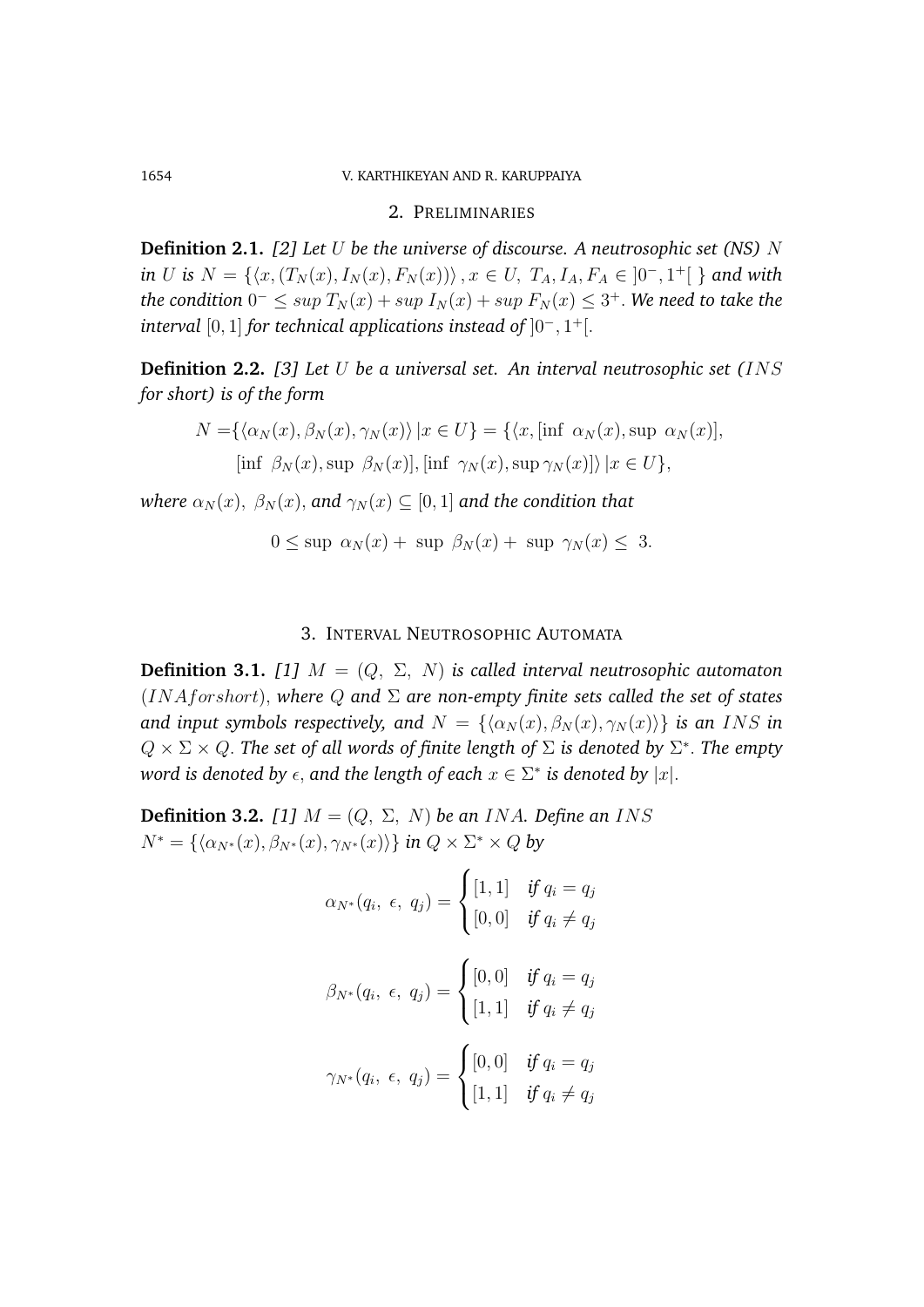SUBSYSTEMS OF INTERVAL NEUTROSOPHIC AUTOMATA 1655

$$
\alpha_{N^*}(q_i, w, q_j) = \alpha_{N^*}(q_i, xy, q_j) = \vee_{q_r \in Q} [\alpha_{N^*}(q_i, x, q_r) \cup \alpha_{N^*}(q_r, y, q_j)],
$$
  
\n
$$
\beta_{N^*}(q_i, w, q_j) = \beta_{N^*}(q_i, xy, q_j) = \vee_{q_r \in Q} [\beta_{N^*}(q_i, x, q_r) \cup \beta_{N^*}(q_r, y, q_j)],
$$
  
\n
$$
\gamma_{N^*}(q_i, w, q_j) = \gamma_{N^*}(q_i, xy, q_j) = \vee_{q_r \in Q} [\gamma_{N^*}(q_i, x, q_r) \cup \gamma_{N^*}(q_r, y, q_j)],
$$
  
\n
$$
\forall q_i, q_j \in Q, w = xy, x \in \Sigma^* \text{ and } y \in \Sigma.
$$

**Definition 3.3.** Let  $M = (Q, \Sigma, N)$  be an interval neutrosophic automaton. Let  $N_Q$  be a interval neutrosophic subset of Q, and for each  $q_i \in Q$ ,

$$
N_Q = \{ \langle \alpha_{N_Q}(q_i), \ \beta_{N_Q}(q_i), \ \gamma_{N_Q}(q_i) \rangle \} = \{ \langle q_i, [\inf \alpha_{N_Q}(q_i), \sup \alpha_{N_Q}(q_i)],
$$
  

$$
[\inf \beta_{N_Q}(q_i), \sup \beta_{N_Q}(q_i)], [\inf \gamma_{N_Q}(q_i), \sup \gamma_{N_Q}(q_i)] \rangle \}.
$$

*Then*  $(Q, N_Q, \Sigma, N)$  *is called a subsystem of*  $M$  *and it is denoted by*  $N_Q$  *if*  $\forall q_i, q_j \in$  $Q$  and  $x \in \Sigma$  such that  $\alpha_{N_Q}(q_j) \geq \vee_{q_i \in Q} \{\alpha_{N_Q}(q_i) \wedge \alpha_N(q_i,x,q_j)\},$   $\beta_{N_Q}(q_j) \leq$  $\wedge_{q_i \in Q} \{\beta_{N_Q}(q_i) \vee \beta_N(q_i, x, q_j)\}\$ and  $\gamma_{N_Q}(q_j) \leq \wedge_{q_i \in Q} \{\gamma_{N_Q}(q_i) \vee \gamma_N(q_i, x, q_j)\}.$ 

**Definition 3.4.** *Let*  $M = (Q, \Sigma, N)$  *be an interval neutrosophic automaton and*  $N_Q=\{\left<\alpha_{N_Q},\beta_{N_Q},\gamma_{N_Q}\right>\}$  be an interval neutrosophic subset of  $Q.$  Let  $q_j\in Q$  and for all  $x \in \Sigma^*,$  define an interval neutrosophic subset  $N_Q x$  of  $Q$  by,  $(\alpha_{N_Q} x)(q_j) =$  $\vee_{q_i} \in Q\{\alpha_{N_Q}(q_i) \wedge \alpha_N(q_i,x,q_j)\}\ (\beta_{N_Q}x)(q_j) = \wedge_{q_i} \in Q\{\beta_{N_Q}(q_i) \vee \beta_N(q_i,x,q_j)\}\$ and  $(\gamma_{N_Q} x)(q_j) = \wedge_{q_i \in Q} \{\gamma_{N_Q}(q_i) \vee \gamma_N(q_i, x, q_j)\}.$ 

### 4. PROPERTIES OF SUBSYSTEMS OF INTERVAL NEUTROSOPHIC AUTOMATA

**Theorem 4.1.** Let  $M = (Q, \Sigma, N)$  be an interval neutrosophic automaton. Let  $N_Q\,=\,\left\{\left<\alpha_{N_Q},\beta_{N_Q},\gamma_{N_Q}\right>\right\}$  be an interval neutrosophic subset of  $Q.$  Then  $N_Q$  is a subsystem of M if and only if  $\forall q_i, q_j \in Q, \forall x \in \Sigma^*$ ,

 $\alpha_{N_Q}(q_j) \geq \vee_{q_i \in Q} \{ \alpha_{N_Q}(q_i) \wedge \alpha_N(q_i, x, q_j) \},$  $\beta_{N_Q}(q_j) \leq \wedge_{q_i \in Q} \{ \beta_{N_Q}(q_i) \vee \beta_{N}(q_i,x,q_j) \}$  and  $\gamma_{N_Q}(q_j) \leq \wedge_{q_i \in Q} \{\gamma_{N_Q}(q_i) \vee \gamma_N(q_i, x, q_j)\}.$ 

*Proof.* Suppose  $N_Q$  is a subsystem of M. Let  $q_i, q_j \in Q$  and  $x \in \Sigma^*$ . We prove the result by induction on  $|x| = n$ . If  $n = 0$ , then  $x = \epsilon$ . Now if  $q_i = q_j$ , then  $\alpha_{N_Q}(q_j) \wedge \alpha_{N*}(q_i,\epsilon,q_j) = \alpha_{N_Q}(q_j),$   $\beta_{N_Q}(q_j) \vee \beta_{N*}(q_i,\epsilon,q_j) = \beta_{N_Q}(q_j),$  and  $\gamma_{N_Q}(q_j) \vee$  $\gamma_{N*}(q_i,\epsilon,q_j) = \gamma_{N_Q}(q_j)$ . Now if  $q_i \neq q_j$ , then  $\alpha_{N_Q}(q_i) \wedge \alpha_{N*}(q_i,\epsilon,q_j) \leq \alpha_{N_Q}(q_j)$ ,  $\beta_{N_Q}(q_i) \vee \beta_{N^*}(q_i, \epsilon, q_j) \geq \beta_{N_Q}(q_j)$ , and  $\gamma_{N_Q}(q_i) \vee \gamma_{N^*}(q_i, \epsilon, q_j) \geq \gamma_{N_Q}(q_j)$ .

Therefore, the result is true for  $n = 0$ .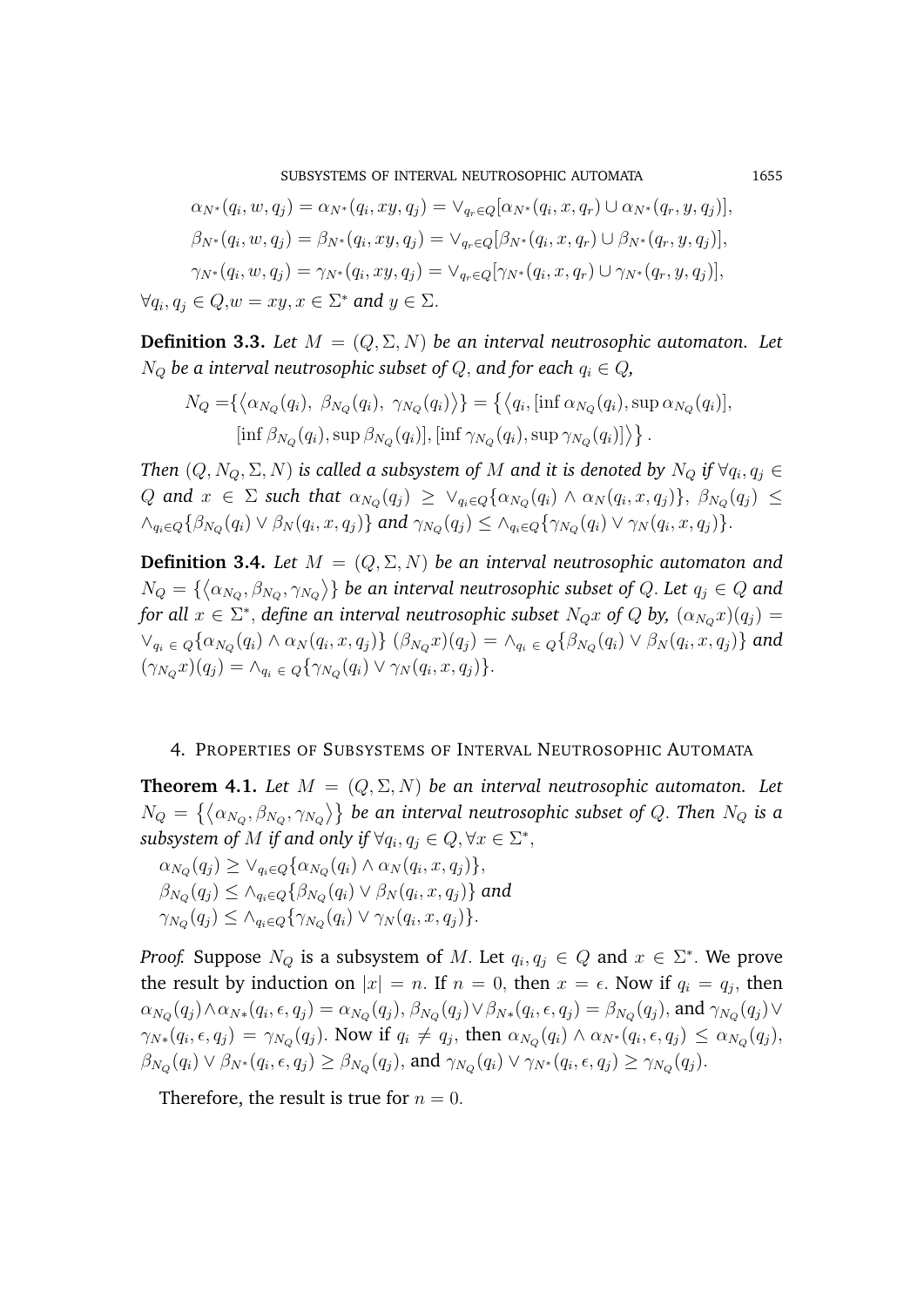Suppose the result is true for all  $y \in \Sigma^*$  such that  $|y| = n - 1, n > 0$ . Let  $x = ya, |y| = n - 1, y \in \Sigma^*, a \in \Sigma$ . Then  $\vee_{q_i \in Q} \{ \alpha_{N_Q}(q_i) \wedge \alpha_{N^*}(q_i, x, q_j) \} = \vee_{q_i \in Q} \{ \alpha_{N_Q}(q_i) \wedge \alpha_{N^*}(q_i, ya, q_j) \}$  $= \vee_{q_i \in Q} \{ \alpha_{N_Q}(q_i) \wedge \{ \vee_{q_k \in Q} \{ \alpha_{N^*}(q_i, y, q_k) \wedge \alpha_{N}(q_k, a, q_j) \} \} \}$  $= \vee_{q_k \in Q} \{ \vee_{q_i \in Q} \{ \alpha_{N_Q}(q_i) \wedge \alpha_{N^*}(q_i, y, q_k) \wedge \alpha_{N}(q_k, a, q_j) \} \}$  $\leq \vee_{q_k \in Q} \left\{ \alpha_{N_Q}(q_k) \wedge \alpha_N(q_k, a, q_j) \right\}$  $\leq \alpha_{N_Q}(q_j).$  $\vee_{q_i \in Q} \{ \alpha_{N_Q}(q_i) \wedge \alpha_{N^*}(q_i, x, q_j) \} \leq \alpha_{N_Q}(q_j).$ 

Thus,

$$
\alpha_{N_Q}(q_j) \geq \vee_{q_i \in Q} {\alpha_{N_Q}(q_i) \wedge \alpha_{N^*}(q_i, x, q_j)}
$$
  
\n
$$
\wedge_{q_i \in Q} {\beta_{N_Q}(q_i) \vee \beta_{N^*}(q_i, x, q_j)} = \wedge_{q_i \in Q} {\beta_{N_Q}(q_i) \vee \beta_{N^*}(q_i, ya, q_j)}
$$
  
\n
$$
= \wedge_{q_i \in Q} {\beta_{N_Q}(q_i) \vee {\alpha_{q_i \in Q} \{\beta_{N^*}(q_i, y, q_k) \vee \beta_N(q_k, a, q_j)\}}}
$$
  
\n
$$
= \wedge_{q_k \in Q} {\alpha_{q_i \in Q} \{\beta_{N_Q}(q_i) \vee \beta_{N^*}(q_i, y, q_k) \vee \beta_N(q_k, a, q_j)\}}
$$
  
\n
$$
\geq \wedge_{q_k \in Q} {\beta_{N_Q}(q_k) \vee \beta_N(q_k, a, q_j)}
$$
  
\n
$$
\geq \beta_{N_Q}(q_j).
$$
  
\n
$$
\wedge_{q_i \in Q} {\beta_{N_Q}(q_i) \vee \beta_N(q_i, x, q_j)} \geq \beta_{N_Q}(q_j)
$$

Thus,

$$
\beta_{N_Q}(q_j) \leq \lambda_{q_i \in Q} \{\beta_{N_Q}(q_i) \vee \beta_{N^*}(q_i, x, q_j)\}\
$$
  
\n
$$
\Lambda_{q_i \in Q} \{\gamma_{N_Q}(q_i) \vee \gamma_{N^*}(q_i, x, q_j)\} = \Lambda_{q_i \in Q} \{\gamma_{N_Q}(q_i) \vee \gamma_{N^*}(q_i, ya, q_j)\}\
$$
  
\n
$$
= \Lambda_{q_i \in Q} \{\gamma_{N_Q}(q_i) \vee \{\Lambda_{q_k \in Q} \{\gamma_{N^*}(q_i, y, q_k) \vee \gamma_N(q_k, a, q_j)\}\}\}\
$$
  
\n
$$
= \Lambda_{q_k \in Q} \{\Lambda_{q_i \in Q} \{\gamma_{N_Q}(q_i) \vee \gamma_{N^*}(q_i, y, q_k) \vee \gamma_N(q_k, a, q_j)\}\}\
$$
  
\n
$$
\geq \Lambda_{q_k \in Q} \{\gamma_{N_Q}(q_k) \vee \gamma_N(q_k, a, q_j)\}\
$$
  
\n
$$
\geq \gamma_{N_Q}(q_j).
$$
  
\n
$$
\Lambda_{q_i \in Q} \{\gamma_{N_Q}(q_i) \vee \gamma_{N^*}(q_i, x, q_j)\} \geq \gamma_{N_Q}(q_j).
$$

Thus,  $\gamma_{N_Q}(q_j) \leq \wedge_{q_i \in Q} {\gamma_{N_Q}(q_i) \vee \gamma_{N^*}(q_i, x, q_j)}$ .

The converse is obvious.

**Theorem 4.2.** Let  $M = (Q, \Sigma, N)$  be an interval neutrosophic automaton. Let  $N_Q\,=\,\left\{\left\langle \alpha_{N_Q},\beta_{N_Q},\;\gamma_{N_Q}\right\rangle\right\}$  be an interval neutrosophic subset of  $Q.$  Then  $N_Q$  is  $a$  subsystem of  $M$  if and only if  $\alpha_{N_Q}x\,\subseteq\,\alpha_{N_Q},\,\,\beta_{N_Q}x\,\supseteq\,\beta_{N_Q},$  and  $\gamma_{N_Q}x\,\supseteq\,\gamma_{N_Q}$  $\forall x \in \Sigma^*$ .

*Proof.* Let  $N_Q$  be a subsystem of M. Let  $x \in \Sigma^*$  and  $q_j \in Q$ . Then  $(\alpha_{N_Q} x)(q_j) = \vee \{ \alpha_{N_Q}(q_i) \wedge \alpha_{N^*}(q_i, x, q_j) \mid q_i \in Q \} \le \alpha_{N_Q}(q_j)$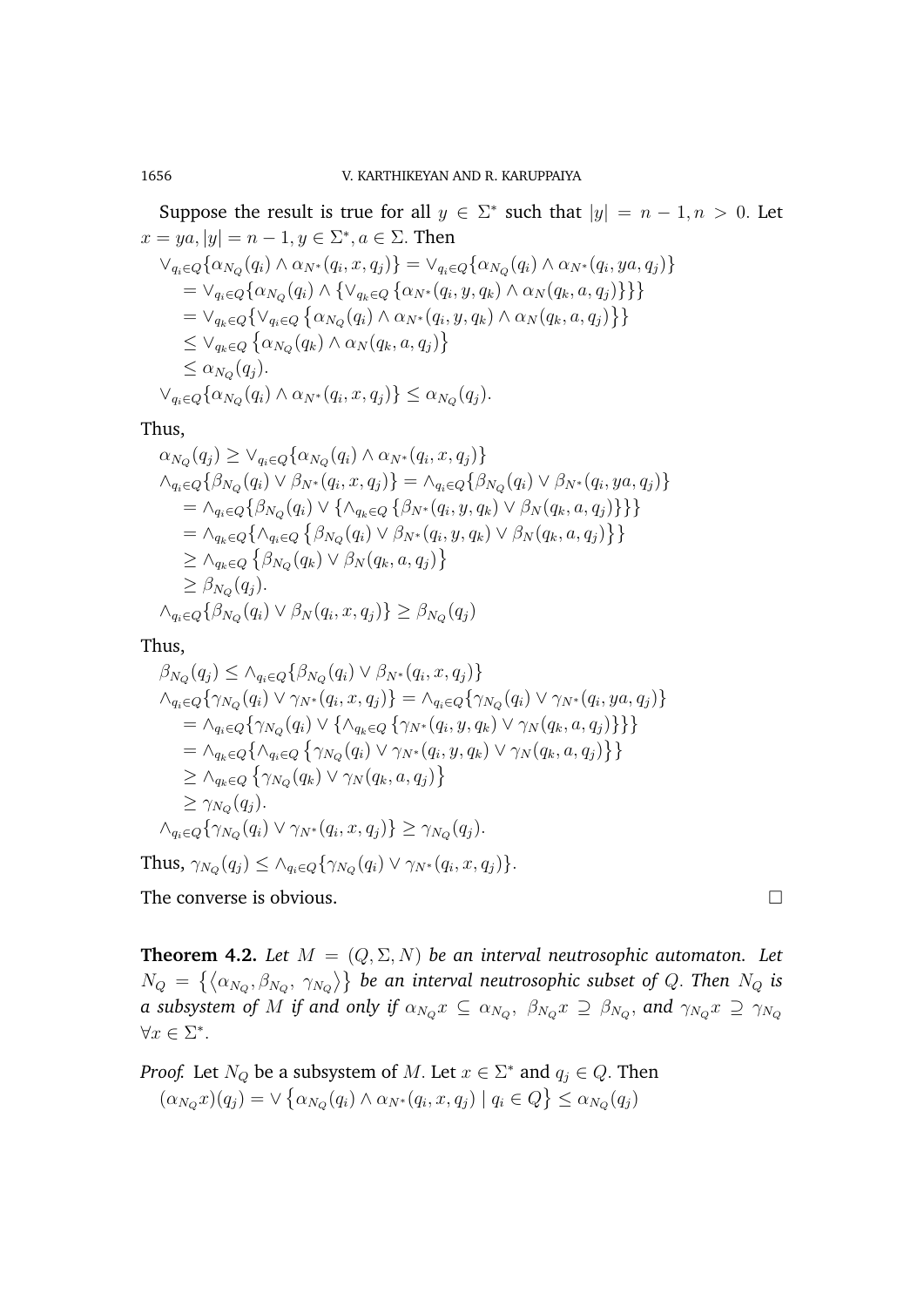SUBSYSTEMS OF INTERVAL NEUTROSOPHIC AUTOMATA 1657

$$
(\beta_{N_Q} x)(q_j) = \wedge \left\{ \beta_{N_Q}(q_i) \vee \beta_{N^*}(q_i, x, q_j) \mid q_i \in Q \right\} \ge \beta_{N_Q}(q_j),
$$
  

$$
(\gamma_{N_Q} x)(q_j) = \wedge \left\{ \gamma_{N_Q}(q_i) \vee \gamma_{N^*}(q_i, x, q_j) \mid q_i \in Q \right\} \ge \gamma_{N_Q}(q_j).
$$

Hence,  $\alpha_{N_Q} x \subseteq \alpha_{N_Q}, \ \beta_{N_Q} x \supseteq \beta_{N_Q},$  and  $\gamma_{N_Q} x \supseteq \gamma_{N_Q} \ \forall x \in \Sigma^*$ .

Conversely, suppose  $\alpha_{N_Q} x \subseteq \alpha_{N_Q}, \ \beta_{N_Q} x \supseteq \beta_{N_Q},$  and  $\gamma_{N_Q} x \supseteq \gamma_{N_Q} \ \forall x \in \Sigma^*$ . Let  $q_j \in Q$  and  $x \in \Sigma^*$ . Now,

$$
\alpha_{N_Q}(q_j) \geq (\alpha_{N_Q} x)(q_j) = \vee_{q_i \in Q} \left\{ \alpha_{N_Q}(q_i) \wedge \alpha_{N^*}(q_i, x, q_j) \right\}.
$$

Thus,

$$
\alpha_{N_Q}(q_j) \geq \vee_{q_i \in Q} \{ \alpha_{N_Q}(q_i) \wedge \alpha_{N^*}(q_i, x, q_j) \}
$$
  

$$
\beta_{N_Q}(q_j) \leq (\beta_{N_Q} x)(q_j) = \wedge_{q_i \in Q} \{ \beta_{N_Q}(q_i) \vee \beta_{N^*}(q_i, x, q_j) \}.
$$

Thus,

$$
\beta_{N_Q}(q_j) \leq \lambda_{q_i \in Q} \{ \beta_{N_Q}(q_i) \vee \beta_{N^*}(q_i, x, q_j) \},
$$
  
\n
$$
\gamma_{N_Q}(q_j) \leq (\gamma_{N_Q} x)(q_j) = \lambda_{q_i \in Q} \{ \gamma_{N_Q}(q_i) \vee \gamma_{N^*}(q_i, x, q_j) \},
$$
  
\n
$$
\gamma_{N_Q}(q_j) \leq \lambda_{q_i \in Q} \{ \gamma_{N_Q}(q_i) \vee \gamma_{N^*}(q_i, x, q_j) \}.
$$

Hence  $N_Q$  is a subsystem of M.

**Theorem 4.3.** Let  $M = (Q, \Sigma, N)$  be an interval neutrosophic automaton. Let  $N_{Q_1},$  and  $N_{Q_2}$  be subsystems of  $M.$  Then the following conditions hold:

- (i)  $N_{Q_1} \wedge N_{Q_2}$  is a subsystem of M;
- (ii)  $N_{Q_1} \vee N_{Q_2}$  is a subsystem of M.

*Proof.* Here,  $N_{Q_1}$  and  $N_{Q_2}$  are subsystems of an interval neutrosophic automaton M.

(i) Now we have to prove  $N_{Q_1} \wedge N_{Q_2}$  is a subsystem of M. That is  $(\alpha_{N_{Q_1}} \wedge \alpha_{N_{Q_2}})(q_j) \geq \vee_{q_i \in Q} \{ (\alpha_{N_{Q_1}} \wedge \alpha_{N_{Q_2}})(q_i) \wedge \alpha_{N}(q_i, x, q_j) \},\$  $(\beta_{N_{Q_1}} \wedge \beta_{N_{Q_2}})(q_j) \leq \wedge_{q_i \in Q} \{ (\beta_{N_{Q_1}} \wedge \beta_{N_{Q_2}})(q_i) \vee \beta_{N}(q_i, x, q_j) \},$  and  $(\gamma_{N_{Q_1}} \wedge \gamma_{N_{Q_2}})(q_j) \leq \wedge_{q_i \in Q} \{ (\gamma_{N_{Q_1}} \wedge \gamma_{N_{Q_2}})(q_i) \vee \gamma_N(q_i, x, q_j) \}.$ 

Now,

$$
(\alpha_{N_{Q_1}} \wedge \alpha_{N_{Q_2}})(q_j) = (\alpha_{N_{Q_1}}(q_j) \wedge \alpha_{N_{Q_2}}(q_j))
$$
  
\n
$$
\geq {\vee_{q_i \in Q} {\alpha_{N_{Q_1}}(q_i) \wedge \alpha_N(q_i, x, q_j)}} \wedge {\vee_{q_i \in Q} {\alpha_{N_{Q_2}}(q_i) \wedge \alpha_N(q_i, x, q_j)}} }
$$
  
\n
$$
= {\vee_{q_i \in Q} {\alpha_{N_{Q_1}}(q_i) \wedge \alpha_{N_{Q_2}}(q_i) \wedge \alpha_N(q_i, x, q_j) } }
$$
  
\n
$$
= {\vee_{q_i \in Q} {\alpha_{N_{Q_1}} \wedge \alpha_{N_{Q_2}}(q_i) \wedge \alpha_N(q_i, x, q_j) } },
$$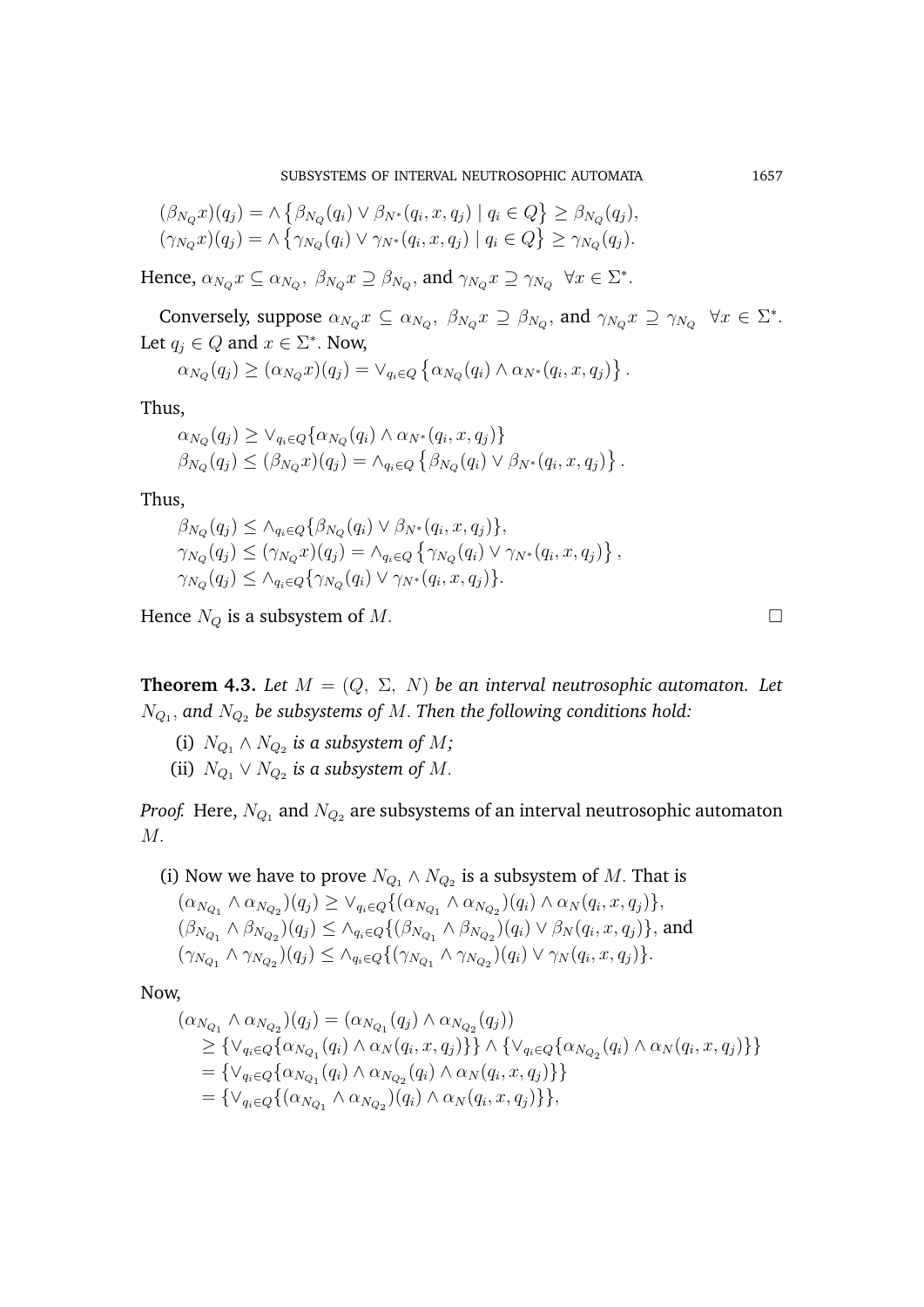## 1658 V. KARTHIKEYAN AND R. KARUPPAIYA

Thus,

(4.1) 
$$
(\alpha_{N_{Q_1}} \wedge \alpha_{N_{Q_2}})(q_j) \geq \{ \vee_{q_i \in Q} \{ (\alpha_{N_{Q_1}} \wedge \alpha_{N_{Q_2}})(q_i) \wedge \alpha_N(q_i, x, q_j) \} \} (\beta_{N_{Q_1}} \wedge \beta_{N_{Q_2}})(q_j) = (\beta_{N_{Q_1}}(q_j) \wedge \beta_{N_{Q_2}}(q_j)) \leq \{ \wedge_{q_i \in Q} \{ \beta_{N_{Q_1}}(q_i) \vee \beta_N(q_i, x, q_j) \} \} \wedge \{ \wedge_{q_i \in Q} \{ \beta_{N_{Q_2}}(q_i) \vee \beta_N(q_i, x, q_j) \} \} = \{ \wedge_{q_i \in Q} \{ \beta_{N_{Q_1}}(q_i) \wedge \beta_{N_{Q_2}}(q_i) \vee \beta_N(q_i, x, q_j) \} \} = \{ \wedge_{q_i \in Q} \{ (\beta_{N_{Q_1}} \wedge \beta_{N_{Q_2}})(q_i) \vee \beta_N(q_i, x, q_j) \} \}.
$$

Thus,

(4.2) 
$$
(\beta_{N_{Q_1}} \wedge \beta_{N_{Q_2}})(q_j) \leq {\{\Lambda_{q_i \in Q}\{(\beta_{N_{Q_1}} \wedge \beta_{N_{Q_2}})(q_i) \vee \beta_N(q_i, x, q_j)\}\}}\n\gamma_{N_{Q_1}} \wedge \gamma_{N_{Q_2}}(q_j) = (\gamma_{N_{Q_1}}(q_j) \wedge \gamma_{N_{Q_2}}(q_j))\n\leq {\{\Lambda_{q_i \in Q}\{ \gamma_{N_{Q_1}}(q_i) \vee \gamma_N(q_i, x, q_j)\}\}} \wedge {\{\Lambda_{q_i \in Q}\{ \gamma_{N_{Q_2}}(q_i) \vee \gamma_N(q_i, x, q_j)\}\}}\n= {\{\Lambda_{q_i \in Q}\{ \gamma_{N_{Q_1}}(q_i) \wedge \gamma_{N_{Q_2}}(q_i) \vee \gamma_N(q_i, x, q_j)\}\}}\n= {\{\Lambda_{q_i \in Q}\{ (\gamma_{N_{Q_1}} \wedge \gamma_{N_{Q_2}})(q_i) \vee \gamma_N(q_i, x, q_j)\}\}}.
$$

Thus,

$$
(4.3) \qquad (\gamma_{N_{Q_1}} \wedge \gamma_{N_{Q_2}})(q_j) \leq \{ \wedge_{q_i \in Q} \{ (\gamma_{N_{Q_1}} \wedge \gamma_{N_{Q_2}})(q_i) \vee \gamma_N(q_i, x, q_j) \} \}.
$$

From (4.1), (4.2) and (4.3)  $N_{Q_1} \wedge N_{Q_2}$  is a subsystem of an interval neutrosophic automaton M.

(ii) Now to prove  $N_{Q_1} \vee N_{Q_2}$  is a subsystem of interval neutrosophic automaton M.

Now,

$$
(\alpha_{N_{Q_1}} \vee \alpha_{N_{Q_2}})(q_j) = (\alpha_{N_{Q_1}}(q_j) \vee \alpha_{N_{Q_2}}(q_j))
$$
  
\n
$$
\geq {\vee_{q_i \in Q} {\alpha_{N_{Q_1}}(q_i) \wedge \alpha_N(q_i, x, q_j)}} \vee {\vee_{q_i \in Q} {\alpha_{N_{Q_2}}(q_i) \wedge \alpha_N(q_i, x, q_j)}} }
$$
  
\n
$$
= {\vee_{q_i \in Q} {\alpha_{N_{Q_1}}(q_i) \vee \alpha_{N_{Q_2}}(q_i) \wedge \alpha_N(q_i, x, q_j) } }
$$
  
\n
$$
= {\vee_{q_i \in Q} {\{\alpha_{N_{Q_1}} \vee \alpha_{N_{Q_2}})(q_i) \wedge \alpha_N(q_i, x, q_j) }\}},
$$

Thus,

(4.4) 
$$
(\alpha_{N_{Q_1}} \vee \alpha_{N_{Q_2}})(q_j) \geq \{ \vee_{q_i \in Q} \{ (\alpha_{N_{Q_1}} \vee \alpha_{N_{Q_2}})(q_i) \wedge \alpha_N(q_i, x, q_j) \} \}
$$

$$
(\beta_{N_{Q_1}} \vee \beta_{N_{Q_2}})(q_j) = (\beta_{N_{Q_1}}(q_j) \vee \beta_{N_{Q_2}}(q_j))
$$

$$
leq \{ \wedge_{q_i \in Q} \{ \beta_{N_{Q_1}}(q_i) \vee \beta_N(q_i, x, q_j) \} \} \vee \{ \wedge_{q_i \in Q} \{ \beta_{N_{Q_2}}(q_i) \vee \beta_N(q_i, x, q_j) \} \}
$$

$$
= \{ \wedge_{q_i \in Q} \{ \beta_{N_{Q_1}}(q_i) \vee \beta_{N_{Q_2}}(q_i) \vee \beta_N(q_i, x, q_j) \} \}
$$

=  $\{\wedge_{q_i \in Q} \{(\beta_{N_{Q_1}} \vee \beta_{N_{Q_2}})(q_i) \vee \beta_N(q_i, x, q_j)\}\}.$